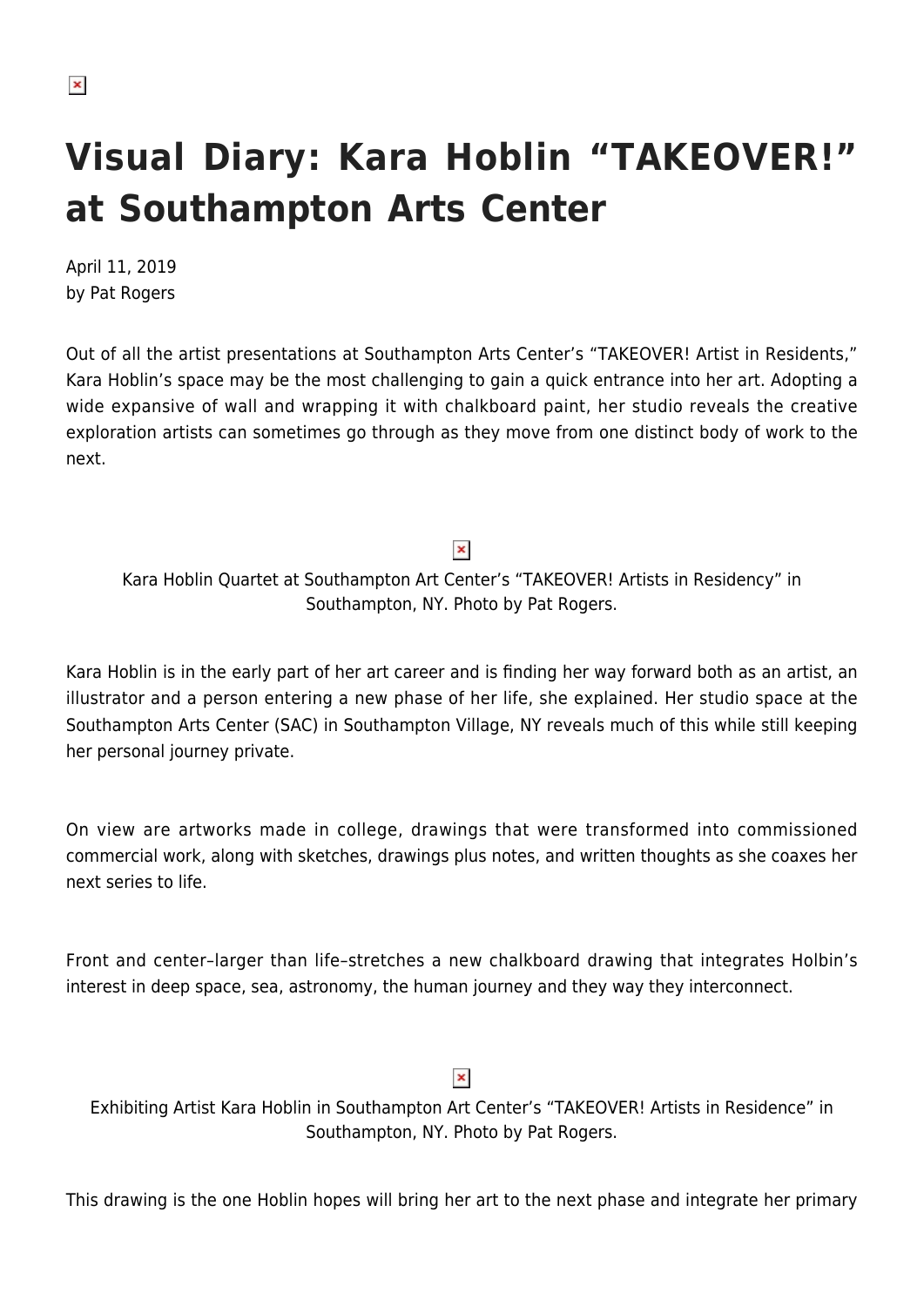interests into a single body of work, she said. Hearing her hopes described of the drawing reaching almost floor to ceiling is also a way to bring visitors into her process, she said. Through return visits, it will be easy to see the progress and she works her way through the drawing, Hoblin offered.

Chalkboard as a medium may feel like an unusual choice but Hoblin disagrees and explained her becoming a "chalkboard artist" rose naturally after she moved to the North Fork with its abundant of restaurants. After a time, she was commissioned to make drawings for chalkboards whose function is to make ordering simple for customers but with extra flair and her personal touch.

From this, a new art direction was born and expanded into a signature. She also explained that her art isn't always made on actual chalkboards. Chalkboard paint allows any surface to be transformed with the wall at SAC a prime example of what's possible.

## $\pmb{\times}$

Kara Hoblin's cozy spot among her artwork at Southampton Art Center's "TAKEOVER! Artists in Residence" in Southampton, NY. Photo by Pat Rogers.

Dubbing workshops, "the Chalk Art of Letting Go," Hoblin has become known for her workshops and happenings where people make a chalkboard drawing and then erase it as part of letting go of the past, she said, similar to sand mandalas rituals by monks to symbolize impermanence and the fleeting nature of life.

At her SAC studio, Holbin demonstrates that chalkboard art can also be more than a memory: she sometimes makes prints of the work before erasing the original. In this way, a record of her art and experience can live on in a new form while she continues to let go of the past.

The chalk drawing she's been working on throughout her residency will be "completed" at 4 p.m. on Sunday, April 14, 2019 when it's erased. Catch the experience if you can.

## $\pmb{\times}$

Kara Hoblin's early work displayed at Southampton Art Center's "TAKEOVER! Artists in Residence" in Southampton, NY. Photo by Pat Rogers.

 $\pmb{\times}$ 

"There is a Galaxy Within Us" by Kara Hoblin. Currently displayed in Southampton Art Center's "TAKEOVER! Artists in Residence" in Southampton, NY. Photo by Pat Rogers.